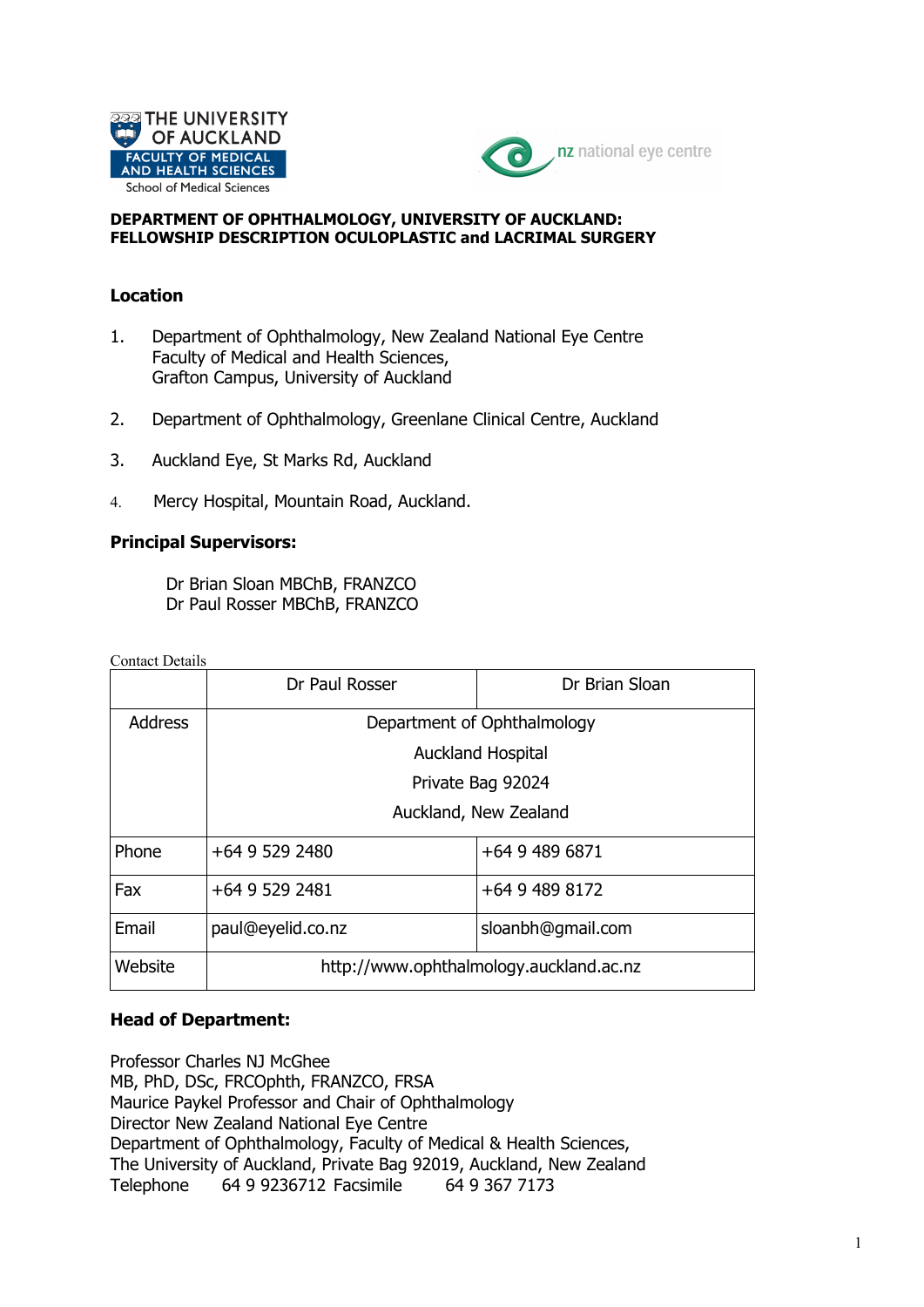# **Fellowship Objectives:**

- 1. To learn the assessment and management of disorders of the eyelids, lacrimal system and orbit.
- 2. To enhance registrar and undergraduate medical student teaching and provide surgical supervision for registrars where appropriate.
- 3. To provide administrative support as required in regard to organization of surgical and outpatient lists under the care of Drs Rosser and Sloan.
- 4. To pursue clinical or laboratory research in the Department of Ophthalmology, University of Auckland.
- 5. The post is approximately 70:30 clinical/research.

# **General description:**

This fellowship is offered to prepare suitable candidates for a clinical career in ophthalmology. This includes appropriate clinical and surgical skill acquisition in order to be considered a sub-specialist in the field of oculoplastic and lacrimal surgery. There is good exposure to common orbital disease (thyroid orbitopathy, trauma, orbital inflammation), but there is not a big enough caseload or variety for this to be considered a fellowship in orbital disease. Posts are generally 70% clinical and 30% research.

# **Clinical Duties:**

These include seeing, diagnosing and treating referred subspecialty patients in an outpatient setting in the Auckland District Health Board Ophthalmology Service, located at Greenlane Clinical Centre. Typically the outpatient sub-specialty clinic (4 hours) would comprise 18-24 patients staffed by a Consultant Ophthalmologist (Rosser or Sloan), the Fellow, plus or minus a Registrar (resident). Additionally, approximately one third of the clinical time would be spent in the operating room, both assisting, and performing oculoplastic and lacrimal procedures under supervision. A typical week would comprise 3 clinical sessions and 3-5 operating room sessions.

The fellow will be exposed to a full range of eyelid and lacrimal disease, including lid malposition, skin cancers, and congenital and acquired lacrimal drainage disease. There is a significant paediatric caseload including congenital ptosis, congenital nasolacrimal duct obstruction, and eyelid malformations such as blepharophimosis syndrome. Trauma cases that are likely to be seen include orbital blowout fractures, eyelid and canalicular lacerations. Common orbital conditions include thyroid orbitopathy, specific and idiopathic orbital inflammation and some orbital tumours.

The candidate will be expected to follow and be responsible for patients on the oculoplastic inpatient service. The fellow is encouraged to be available at all times (except when on vacation) for consultation to registrars and emergencies referred by outside ophthalmologists. The Greenlane Clinical Centre Ophthalmology Department is a tertiary service provider with a catchment population of over 2 million and around 60,000 ophthalmology outpatient attendances per annum.

A variety of oculoplastic surgical procedures will be encountered, and the fellow will learn multiple approaches to treating lid malposition, tumour reconstruction, enucleation, evisceration and anophthalmic socket reconstruction, lacrimal surgery and diagnostic orbital biopsy techniques.

Surgery will be allocated in a graded fashion of responsibility. Previous fellows have been involved in around 300 cases over the year, with half to two-thirds as primary surgeon. One session per week (4 hours) will be spent at an affiliated private practice (Auckland Eye), which allows the fellow to observe cosmetic surgery in addition to general oculoplastic cases.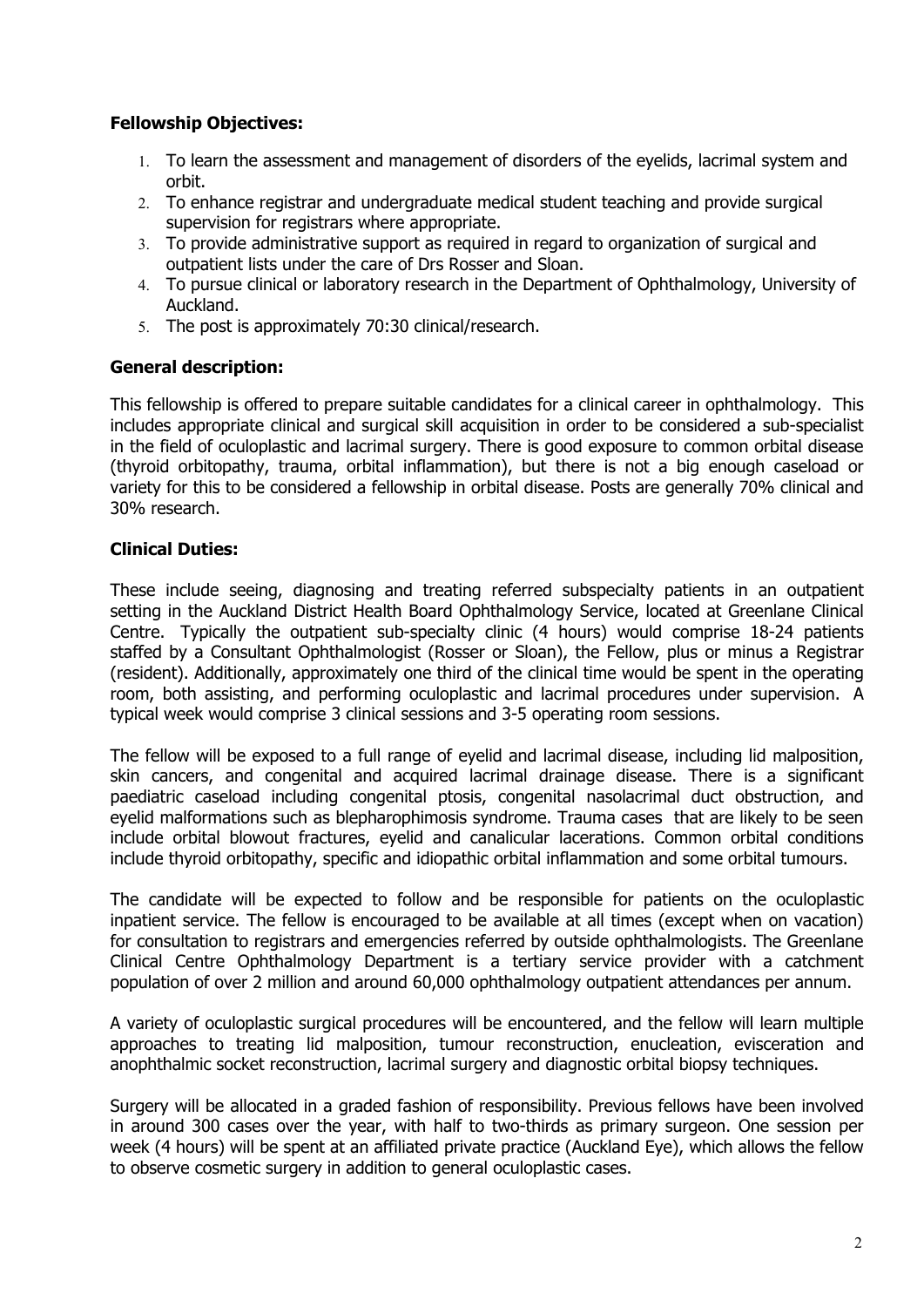### **Research:**

The fellow will be expected to spend around 30% of their time on laboratory and/or clinical research. A basic or clinical science project should be completed within the year, hopefully leading to a publication in a peer-reviewed journal. In addition to this, the fellow should be able to complete at least one other brief journal article such as a case report.

# **Teaching:**

Ophthalmology training in New Zealand usually involves one year as SHO, and five years as a vocational registrar. The last year of registrar training is typically spent in a Fellowship position overseas. The Oculoplastic Fellow is expected to be actively involved in the clinical and surgical training of registrars. This includes involvement in interesting cases in the outpatient service as well as teaching and supervision in the operating room for appropriate elective or acute surgical cases.

The Greenlane Clinical Centre is linked to the University of Auckland for teaching of medical students and fellows will frequently be involved in clinical teaching within the clinic and will also provide occasional lectures/tutorials. Participation in teaching of medical students and therapeutic optometry students is also an expectation of this role.

Presentation of interesting cases at regular teaching sessions and at the monthly Departmental meetings is also expected.

The fellow will co-ordinate the 4-weekly radiology meetings.

#### **Annual Leave:**

5 weeks paid annual leave per year plus public holidays.

#### **Conference Leave:**

Applications are submitted for approval to the HoD, Department of Ophthalmology. There is no specific funding allocated for attending conferences but several sources are available.

#### **Evaluation:**

An evaluation after 2 months of the fellowship will be held to determine performance. A mid-term evaluation will also be held with the fellow to evaluate his or her performance and to give feedback regarding progress. Fellows are encouraged to provide feedback and express their comments on how their fellowship is progressing, including areas they would like to further develop.

#### **Fellowship Duration:**

1 year

**Salary:** The salary is paid at Research Fellow / Level 1 as per the University of Auckland Academic collective agreement.

#### **Weekly Duties:** (Sample timetable attached)

The Fellow is expected to be on university or clinical sites at a minimum of Monday to Friday, 8:00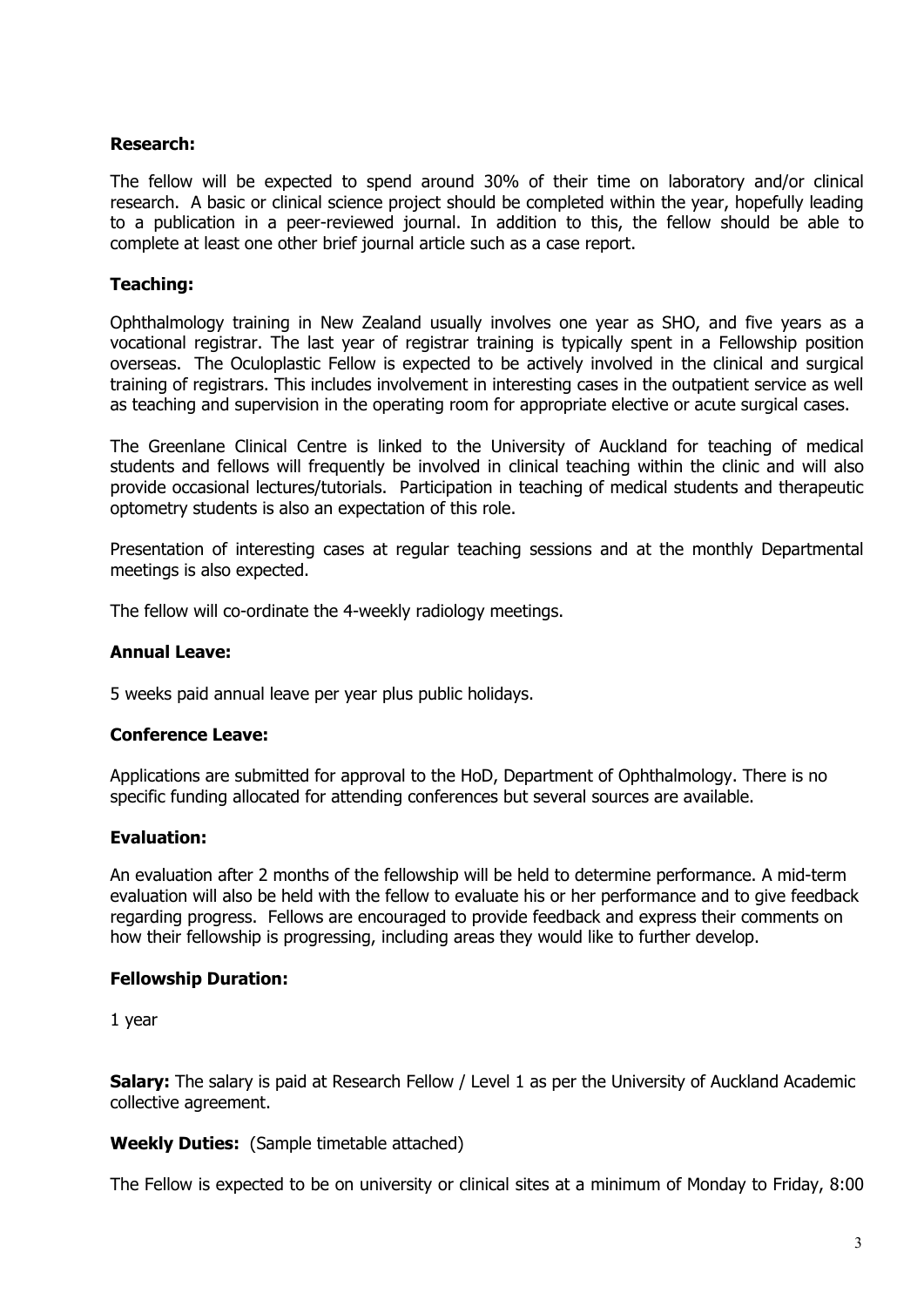a.m. to 5:30 p.m. regardless of clinical activities. Attendance Saturday mornings 9am-10.30am may be required to review surgical/inpatient cases. There is no official obligation to be involved in the on-call emergency roster, but the Fellow may chose to be available for after hours call for lid, lacrimal and orbital cases. The after hours load is relatively light, but often includes very interesting or instructive cases.

All time not occupied by patient responsibilities must be used to further academic pursuits such as research and teaching. Failure to utilize non-clinical time in an appropriate fashion and unsatisfactory progress may result in curtailment of the Fellowship with one months notice. Except in exceptional circumstances all absences from clinic and operating room duties must be cleared six weeks in advance.

# **Housing:**

Unfortunately no residence accommodation is available to support this post. Rental accommodation is widely available in Auckland. Average weekly rental can vary from \$400 to \$800 per week depending on the type of accommodation required.

# **Application Process:**

Application is by CV at the above contacts or please email Professor Charles McGhee at h.chinoy@auckland.ac.nz. Please include with your application an up-to-date surgical log. Fellowships normally run from July 1st to June 30th, but flexible start dates are considered. Generally, decisions are made approximately 6-9 months prior to the start date. A personal or phone interview is required. Applications are due no later than October 1st of the year prior to beginning the fellowship in July. For flexible start dates, applicants should enquire as to availability.

# **Medical Registration:**

Non-New Zealand Nationals may apply. However, foreign medical graduates should note that they may not enrol in any programmes involving patient contact, nor practice medicine in New Zealand, unless they are registered by the Medical Council of New Zealand. This body is entirely independent of the universities. Completion of an Australian, North American or UK vocational registrar/residency program usually makes medical registration fairly straightforward.

Those applicants whose medical school was not taught in English and who do not speak English as their native language must have the following minimum International English Language Testing System (IELTS) scores as per the Council requirements:

- Speaking 7.5
- Listening 7.5
- Writing 7.0
- Reading 7.0

From 9 September 2018, applicants can pass the Medical Module of the OET by achieving a minimum score of 350 in each of the four components (reading, writing, listening and speaking) within one result. Please check the website www.mcnz.org.nz for full details

#### **Fellow Responsibilities:**